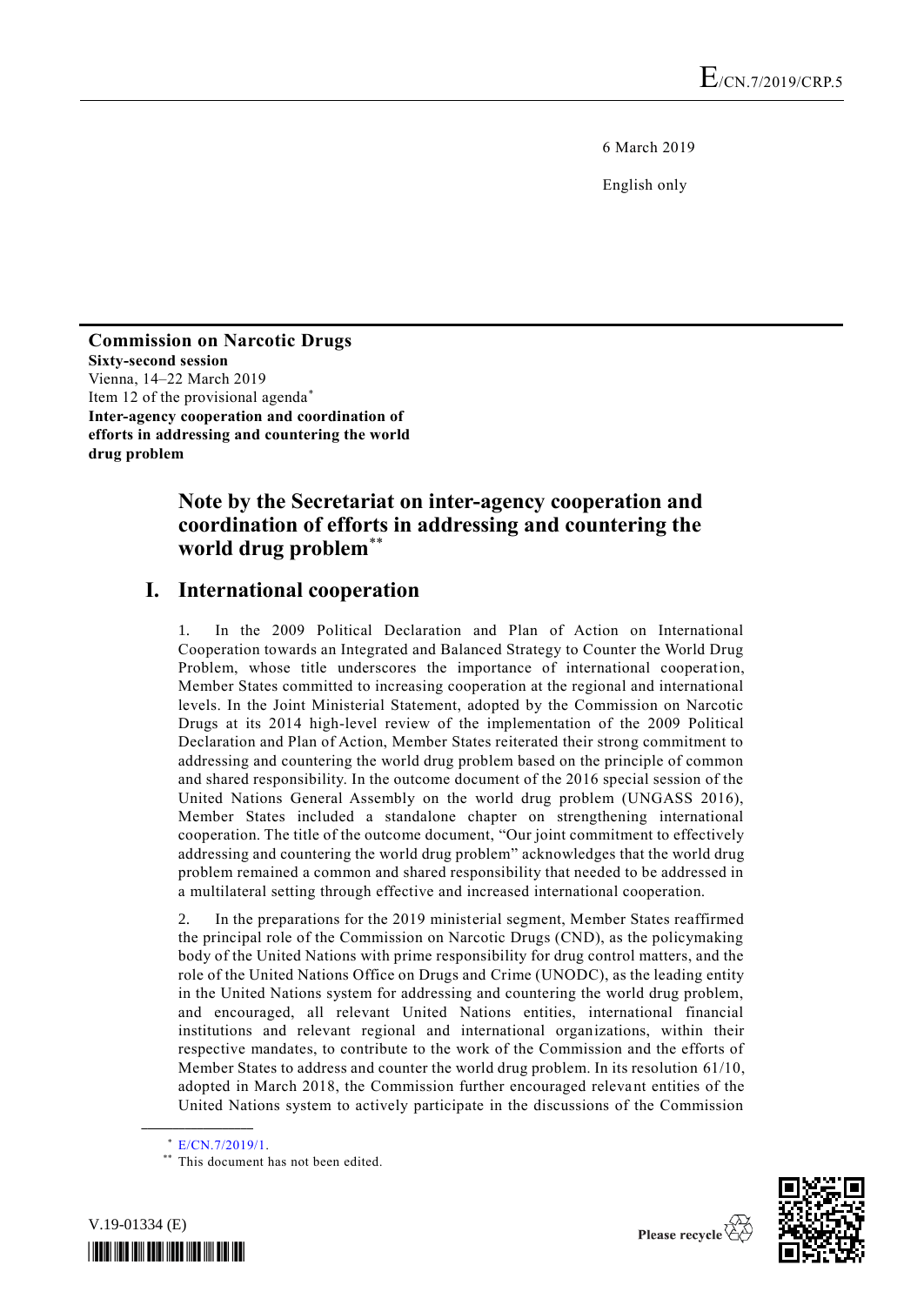on Narcotic Drugs in preparation for the 2019 ministerial segment in order to foster an in-depth exchange of information and expertise on efforts, achievements, challenges and best practices to address and counter the world drug problem.

3. In line with Goal 17 of the 2030 Agenda on Sustainable Development, the CND is conducting its work, including its follow-up to the implementation of the policy documents, in an inclusive and comprehensive manner, inviting relevant United Nations entities and specialized agencies, regional organizations as well as relevant non-governmental organizations to its meetings and encouraging them to actively contribute to its work. In order to facilitate the participation of stakeholders outside Vienna, modern communication tools are used by the CND to enable remote participation, including the webcast of international meetings and thematic discussions, and the displaying of pre-recorded video-messages from interested stakeholders around the world.

The call for increased cooperation is also directed at the United Nations system entities and specialized agencies (*see Chapter II for additional information*) and an integrated and comprehensive approach to data collection and analysis was also highlighted in the UNGASS outcome document, "encouraging UNODC to further increase cooperation and collaboration with all relevant United Nations entities, within their respective mandates, when assisting Member States in designing and implementing comprehensive, integrated and balanced national drug strategies, policies and programmes". In General Assembly resolutions [71/211,](http://undocs.org/A/RES/71/211) [72/198](http://undocs.org/A/RES/72/198) and [73/192](http://undocs.org/A/RES/73/192) all relevant United Nations bodies and specialized agencies were encouraged "to identify operational recommendations in the UNGASS outcome document that fell within their area of specialization and to commence implementing the recommendations that were within their existing mandates, in collaboration and cooperation with inter alia UNODC, while keeping the Commission informed of programmes and progress made to achieve goals set out in the outcome document".

5. Cooperation also takes place among United Nations intergovernmental bodies (*see Chapter III for additional information*). The Commission actively seeks to strengthen horizontal cooperation with the other functional commissions of the Economic and Social Council, including with the Commission on Crime Prevention and Criminal Justice, the Commission on the Status of Women, the Statistical Commission and the Commission on Science and Technology for Development. Through the organization of joint events on cross-cutting issues, the CND proactively reaches out to the other functional commissions in order to expand ongoing collaboration, interaction and an active exchange on issues of common interest.

## **II. Inter-agency cooperation**

6. At its sixty-first session, the Commission considered agenda item 8, entitled "Inter-agency cooperation and coordination of efforts in addressing and countering the world drug problem", and the Commission was informed about joint efforts and actions taken within the United Nations system to support Member States. At that session UNODC, INCB and WHO also held a joint tri-partite side event and issued a common statement<sup>1</sup> on joint efforts to further the implementation of the UNGASS 2016 recommendations.

7. Following a decision by the Executive Committee established by the Secretary-General (EXCOM) dated 20 April 2017, UNODC was tasked by the Secretary-General with leading the coordination with relevant United Nations entities in assisting Member States with the implementation of the recommendations contained in the UNGASS outcome document. Entities involved include the Office of the United Nations High Commissioner for Human Rights, the Joint United Nations Programme on HIV/AIDS, the United Nations Children's Fund, the United Nations Development Programme, the United Nations Entity for Gender Equality and the

**\_\_\_\_\_\_\_\_\_\_\_\_\_\_\_\_\_\_**

<sup>1</sup> [http://www.unis.unvienna.org/unis/en/pressrels/2018/unisnar1345.html.](http://www.unis.unvienna.org/unis/en/pressrels/2018/unisnar1345.html)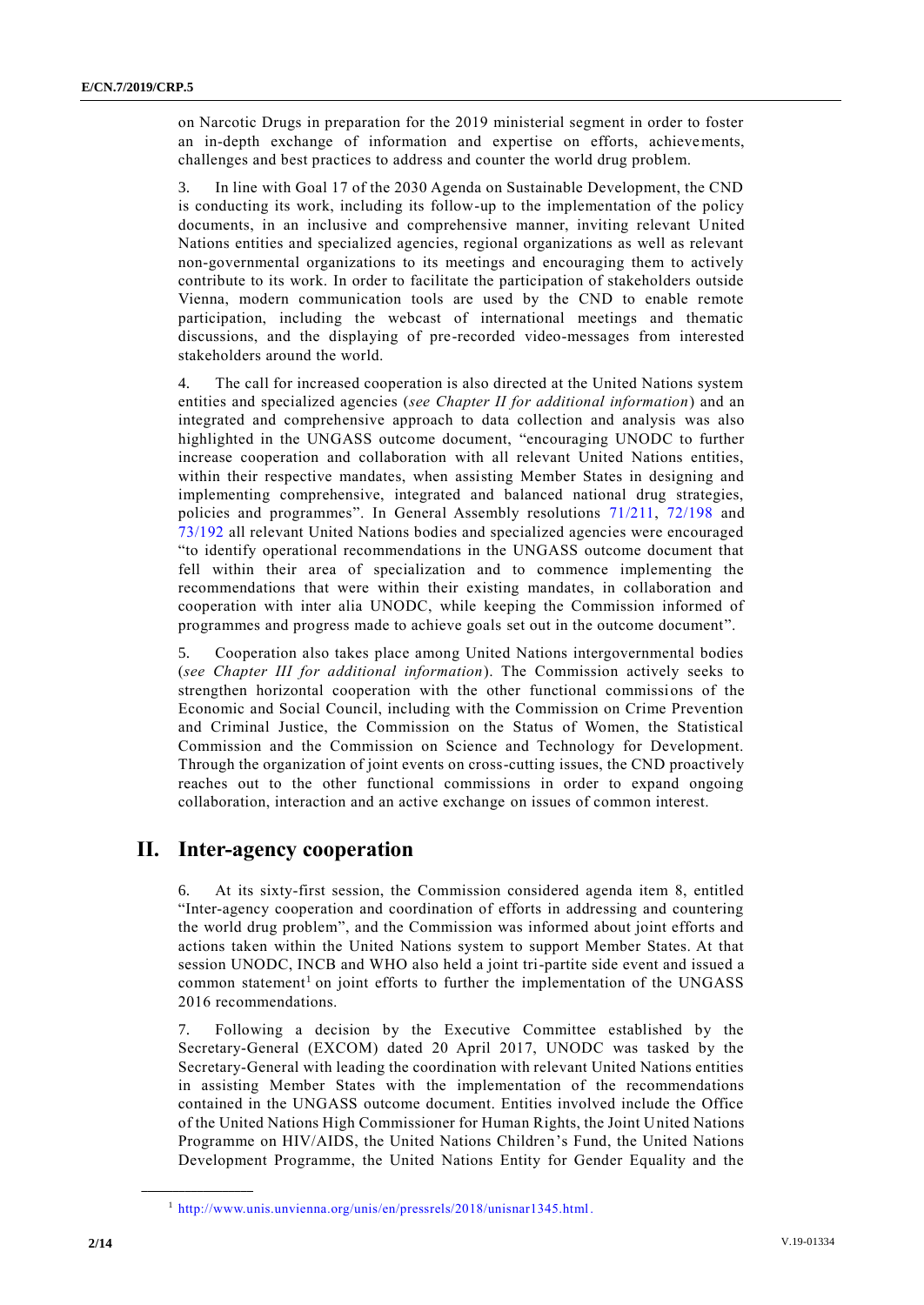Empowerment of Women, the World Health Organization, the Department of Peacekeeping Operations of the Secretariat, the Department of Economic and Social Affairs of the Secretariat, the Department of Political Affairs of the Secretariat and the Executive Office of the Secretary-General.

8. Through a network of focal points, established on the basis of the decision of the Executive Committee, UNODC has been maintaining a close dialogue with the relevant United Nations partners and has been providing regular updates on the work of the Commission. During four rounds of CND thematic discussions on the UNGASS implementation, experts from UN-Women, WHO, UNAIDS, UNDP, OHCHR, and the International Narcotics Control Board, participated along with national experts and representatives of other intergovernmental and international organizations as well as civil society organizations.

9. A number of United Nations system-wide activities were initiated in response to that EXCOM decision, including the development of a matrix of UNGASS-related action at HQs and in the field and a joint calendar of events, providing a comprehensive overview of joint and individual activities undert aken in supporting Member States with the practical implementation of the UNGASS outcome document. In addition, UNODC worked closely with United Nations entities on a unified United Nations-wide messaging and on ways of integrating ongoing efforts into a system-wide strategy across the three pillars.

10. During the internal meeting of the Chief Executives Board held in November 2018, principals of the United Nations agencies discussed how the United Nations system could most effectively support the implementation of international drug control policy through effective inter-agency collaboration. At that meeting, principals committed to harnessing synergies and strengthening inter-agency cooperation, making best use of the expertise within the United Nations system, as well as to supporting each other's activities, within established mandates, and to delivering balanced, comprehensive, integrated, evidence-based, human rights-based, development-oriented and sustainable support to Member States in implementing joint commitments.

11. With a view to ensuring coherent efforts to realize the commitments under the United Nations System Common Position and, in particular, coordinated data collection to promote scientific, evidence-based implementation of international commitments, a UN-system Coordination Task Team, led by UNODC, was created within the framework of the Secretary-General's Executive Committee. A first immediate task was "To compile, analyse and produce data reflecting UN system-wide practices and lessons-learned in drug-related matters, and produce system-wide data and analysis, including in light of the 2019 Ministerial segment of the CND and the advancement of the implementation of the 2030 Agenda for Sustainable Development."

12. UNODC is looking forward to continuing leading throughout 2019 the comprehensive UN system-wide strategic work, thereby supporting Member States in implementing joint commitments.

13. Concrete examples of work undertaken by United Nations entities relating to each of the seven thematic chapters of the UNGASS outcome document are provided below: 2

**\_\_\_\_\_\_\_\_\_\_\_\_\_\_\_\_\_\_**

<sup>2</sup> The examples are taken from the Report of the Secretary-General on international cooperation against the world drug problem [\(A/73/135\)](http://undocs.org/A/73/135): [https://www.unodc.org/documents/commissions/General\\_Assembly/Preparation\\_Documentation/](https://www.unodc.org/documents/commissions/General_Assembly/Preparation_Documentation/GA_73_2018/A_73_135_e_V1804529.pdf) GA 73 2018/A 73 135 e V1804529.pdf.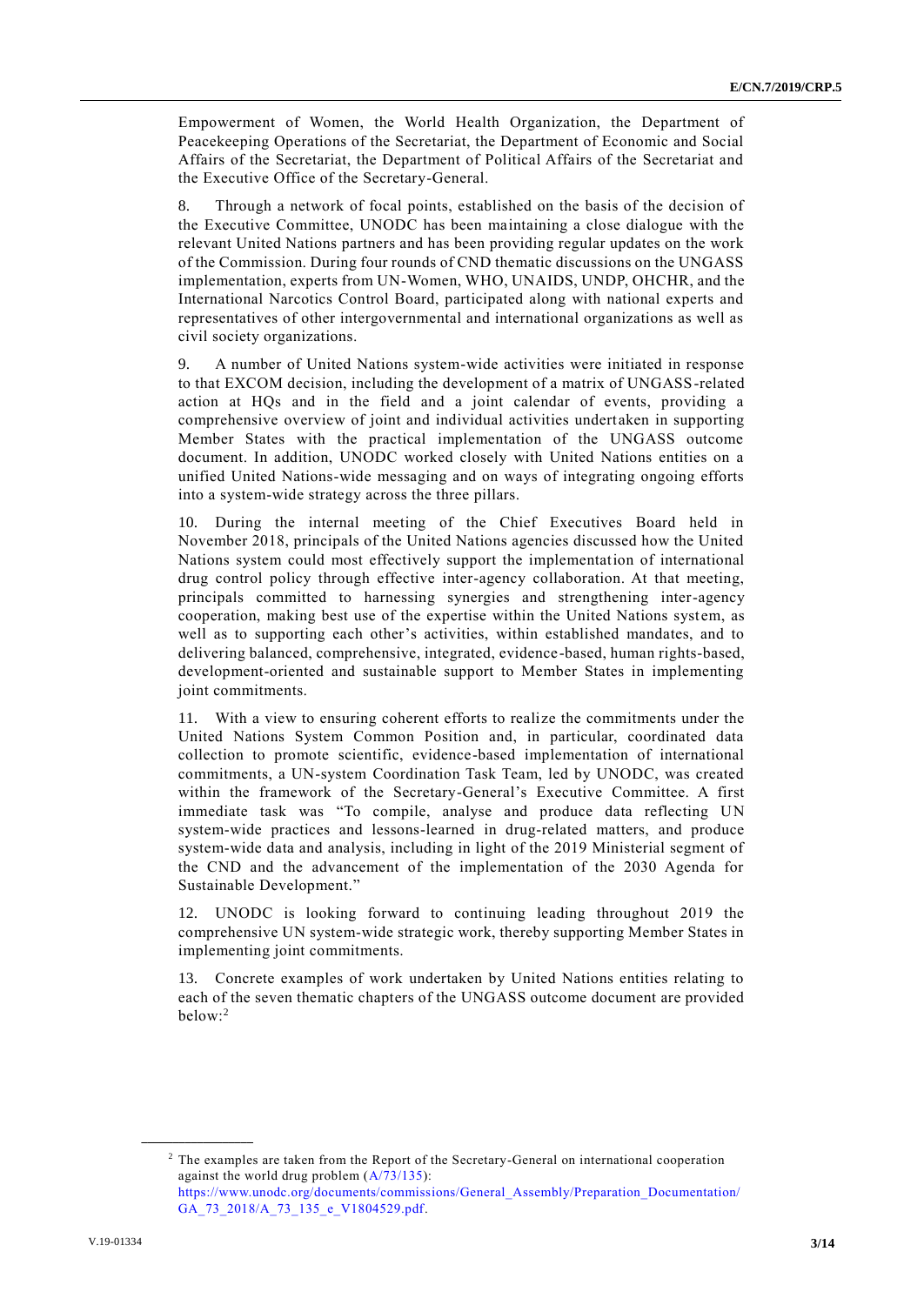### **Demand reduction and related measures, including prevention and treatment, as well as other health-related issues**

*Prevention of drug abuse* 

- During the sixty-first session of the Commission, UNODC and WHO launched the second updated edition of the International Standards on Drug Use Prevention, detailing effective strategies in preventing substance use encouraging Member States to take concrete measures to increase the quality and coverage of drug prevention initiatives, with a particular emphasis on vulnerable groups including children, at-risk youth and women, contributing to the achievement of Sustainable Development Goals, specifically targets 3.5, on strengthening the prevention and treatment of substance abuse, including narcotic drug abuse and harmful use of alcohol, and 16.1, on significantly reducing all forms of violence and related death rates everywhere.
- Within the framework of the International Standards on Drug Use Prevention, UNODC, the United Nations Educational, Scientific and Cultural Organization (UNESCO) and WHO further continued the dissemination of a joint guidance document on addressing substance abuse in the education sector.
- During the sixty-first session of the Commission, UNODC also presented the new family-based programme on strengthening families through the prevention of crime, drug use and HIV/AIDS, specifically designed for the needs of families in resource-poor settings. Family-based prevention initiatives have been found to be effective in preventing substance abuse, violence, youth violence and child maltreatment. UNODC continued piloting evidence -based programmes aimed at prevention for families and schools in 12 countries, including an advocacy campaign for evidence-based prevention entitled "Listen First", reaching more than 1,000,000 people in 2017.
- UNODC continued to mobilize youth for prevention through its Youth Initiative, reaching out through social networks and providing an opportunity to present their voice to international policymakers at the sixty-first session of the Commission through the annual Youth Forum. UNODC provided youth organizations in seven countries with the opportunity to mobilize support for prevention through Drug Abuse Prevention Centre grants.

### *Treatment of drug use disorders, rehabilitation, recovery and social reintegration; prevention, treatment and care of HIV/AIDS, viral hepatitis and other blood-borne infectious diseases*

- UNODC and WHO continued support for the implementation of the UNODC/WHO International Standards on Treatment of Drug Use Disorders, including through field testing and the development and dissemination of technical tools and training materials. In line with the standards, Member States are encouraged to increase accessibility, coverage and quality of treatment, care and rehabilitation services for people with drug use disorders, taking into consideration the specific needs of young people and women.
- Through their joint global programme, UNODC and WHO continued to support Member States in improving the quality and coverage of services for the treatment and care of people with drug use disorders in 19 countries, including on overdose prevention. A new set of tools to develop national quality assurance mechanisms was piloted in Afghanistan. In addition, two expert working groups were organized with a view to publishing guidelines in 2018 on the treatment of stimulant use disorders, as well as treatment of co-morbid somatic and mental health disorders.
- WHO continued its work on development, testing and preparation for implementation of the eleventh revision of the International Classification of Diseases, where the section on disorders due to psychoactive substance use is included in the chapter on mental and behavioural disorders. WHO supports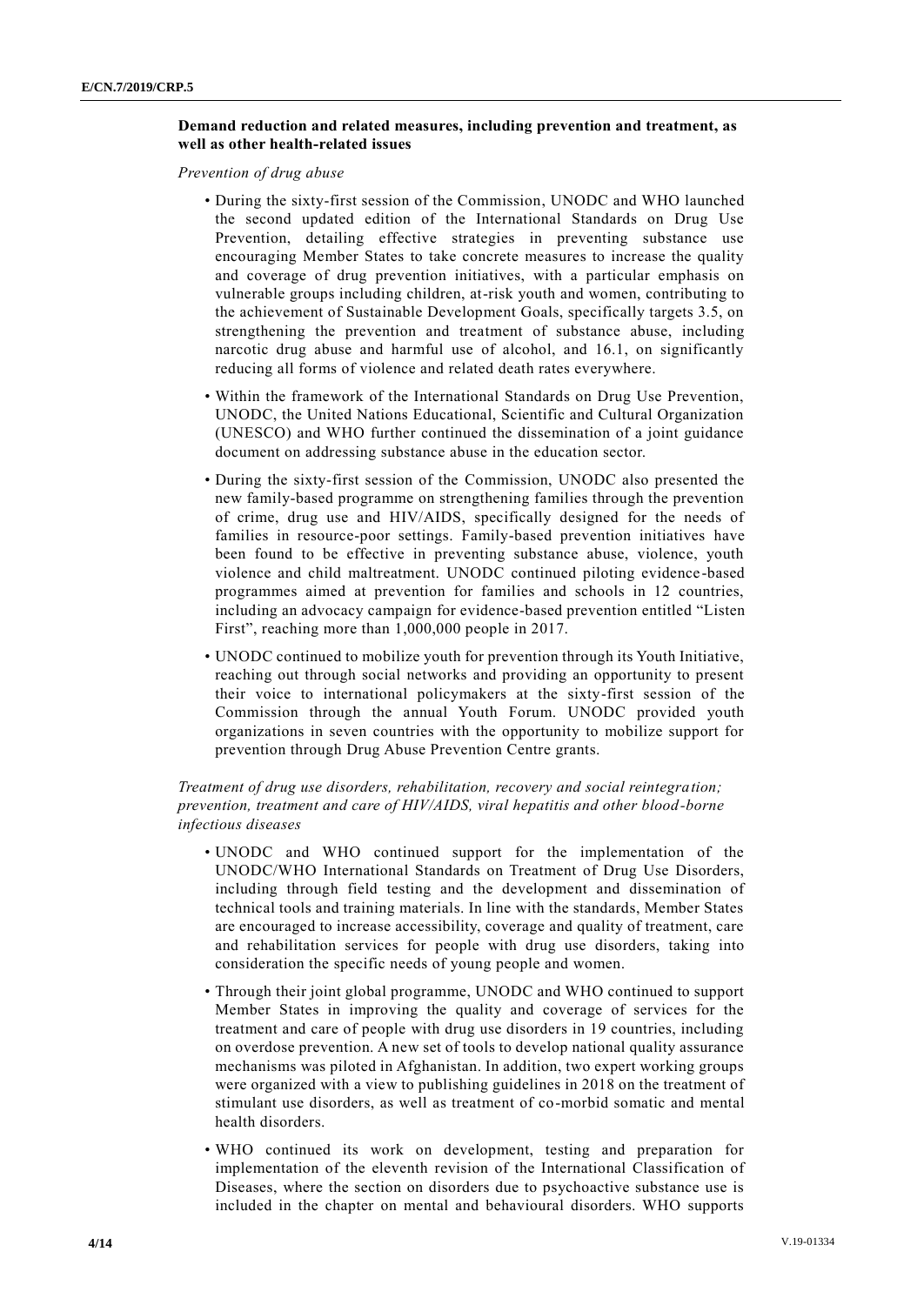countries in the implementation of the mhGAP Intervention Guide for Mental, Neurological and Substance Use Disorders in Non-Specialized Health Settings and updated its Global Information System on Resources for the Prevention and Treatment of Substance Use Disorders. In addition, WHO continued its international research activities on public health impact and effectiveness, cost-effectiveness of prevention and treatment interventions for substance use, and substance use disorders, as well as trainings organized at the regional level on the public health dimensions of the world drug problem.

- UNODC, WHO and UNAIDS continued to provide advice on overall global policies and strategies related to the global response to HIV/AIDS among people who use drugs. UNODC continued the implementation of the UNAIDS 2016–2021 Strategy towards ending the AIDS epidemic as a public health threat by 2030 through the promotion of human rights, public health, justice and equality of access to HIV services for people who use drugs and people in prisons. UNODC provided inputs to the development of the UNAIDS action plan entitled "Fast forward: refining the operating model of the UNAIDS Joint Programme for Agenda 2030" and started its implementation.
- UNODC assisted in developing, adopting and implementing strategies and programmes on HIV/AIDS related to drug abuse, particularly for people who inject drugs, in line with the WHO/UNODC/UNAIDS Technical Guide for Countries to Set Targets for Universal Access to HIV Prevention, Treatment and Care for Injecting Drug Users in 25 countries, and on HIV/AIDS prevention, treatment, care and support policies and programmes in the criminal justice system in 33 countries.
- UNODC, WHO, UNAIDS and the United Nations Development Programme (UNDP) continued to jointly provide capacity-building initiatives, develop training materials and organize workshops. Some of those efforts were in support of the implementation of comprehensive HIV and hepatitis C programmes for people who inject drugs, including in prison settings. UNODC continued building the capacity of law enforcement agencies, including strengthening their partnerships with civil society to support increasing access to HIV prevention, treatment and care for people who inject drugs. Participants included more than 650 law enforcement officers, 200 civil society and community-based organizations, nearly 200 Members of Parliament and representatives of the health, education and social sectors from 11 countries. In addition, UNODC developed an e-learning tool to further increase the reach of its HIV training course among law enforcement officials.
- UNODC initiated a new programme on HIV prevention, treatment and care in prisons in 10 countries in sub-Saharan Africa and developed a technical guide to ensure continuity of HIV services for people on admission to, transfer between and release from prisons, as well as the management of drug overdoses upon release from prison.
- UNODC continued to provide targeted technical support to Member States through its field offices in Bolivia (Plurinational State of), Brazil, Colombia, Indonesia, Myanmar, Nigeria and Pakistan, as well as its regional offices for Central America and the Caribbean, for South-East Asia and the Pacific, for Central Asia and for West and Central Africa.

#### **Ensuring the availability of and access to controlled substances exclusively for medical and scientific purposes, while preventing their diversion**

• The joint UNODC programme with WHO and the Union for International Cancer Control on access to controlled drugs for medical purposes continued to support policymakers and health practitioners in Antigua, the Democratic Republic of the Congo, Ghana, Panama and Timor-Leste. In addition, UNODC provided technical assistance to national stakeholders in Nigeria in support of the existing national drug control strategy with a strong component to increase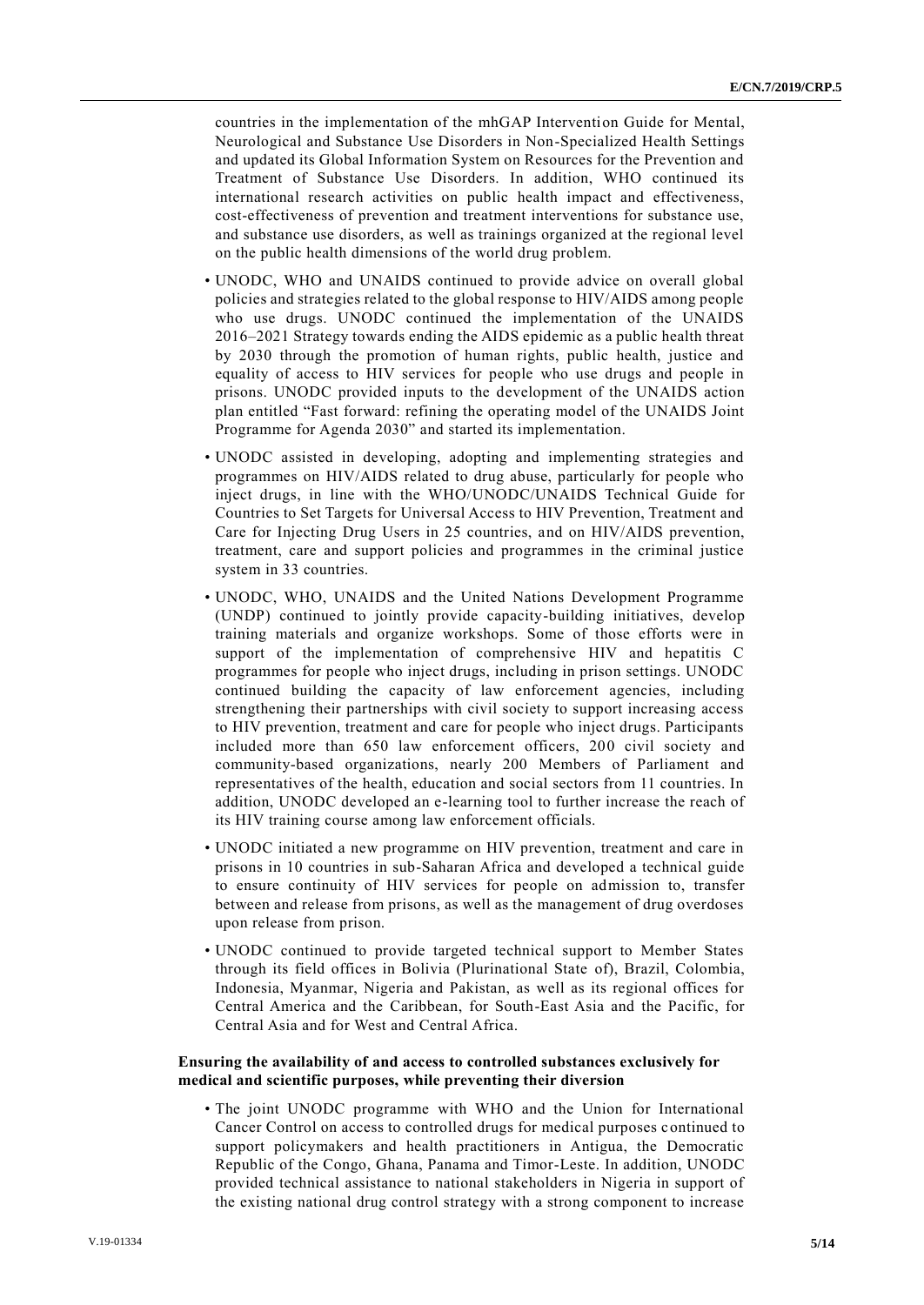access of controlled drugs for medical purposes, and in support of the development of the national policy for controlled medicines and national guidelines for pain management.

- UNODC supported a global advocacy initiative on access to controlled drugs for medical purposes, in collaboration with WHO and the Union for International Cancer Control, partnering with other organizations including the International Narcotics Control Board, the International Atomic Energy Agency, Human Rights Watch, the University of Wisconsin Pain and Policy Studies Group, the International Association for Hospice and Palliative Care, and the McCabe Centre for Law and Cancer.
- WHO leads and coordinates the work of the United Nations Inter-Agency Task Force on the Prevention and Control of Non-Communicable Diseases and the United Nations Joint Global Programme on Cervical Cancer Prevention and Control, in which UNODC participates with other United Nations entities. WHO develops the guidelines on management of cancer pain and continues to regularly review and update the WHO Model Lists of Essential Medicines.
- At the sixty-first session of the Commission, UNODC presented a new document on technical guidance on increasing access to and availability of controlled drugs for medical purposes, which was prepared on the basis of an informal technical meeting of experts convened in September 2017.

### **Supply reduction and related measures; effective law enforcement; responses to drug-related crime, and countering money-laundering and promoting judicial cooperation**

*Prevention of drug-related crime*

- To promote more effective crime prevention, UNODC designed an evidence-informed life skills training programme for sports settings, called "Line Up, Live Up", through which sports coaches, teachers and other stakeholders working with at-risk youth in sports settings can teach valuable life skills. These skills include resisting social pressures to engage in delinquency, coping with anxiety and communicating effectively with peers. Training material addresses both crime and violence and drug abuse prevention. To date, a total of 146 sports coaches have been trained in Brazil, Kyrgyzstan and South Africa; they, in turn, have trained approximately 800 young people using the "Line Up, Live Up" methodology.
- UNODC is supporting Member States through advisory services related to the development and implementation of national crime prevention strategies and action plans. These action plans include sector-specific projects on preventing youth crime and victimization, violence against women and children, and access to justice or social reintegration of offenders.
- In Colombia, UNODC continued to support local governments in undertaking city safety audits to identify the monetary aspects, extent and nature of microtrafficking and provide local governments with a holistic approach to preventing crime, violence and drug use. In Mexico, UNODC recently introduced a similar approach to local safety audits to understand crime triggers and build evidence-based and people-oriented crime prevention policies.

### *Countering illicit traffic in narcotic drugs and psychotropic substances*

• UNODC, through its Global Programme on Building Effective Networks against Transnational Organized Crime, promotes stronger regional and interregional cooperation in the framework of the "networking the networks" initiative, thereby enhancing networking between existing regional and international law enforcement organizations such as the International Criminal Police Organization (INTERPOL), the European Union Agency for Law Enforcement Cooperation (Europol), the World Customs Organization (WCO), the Central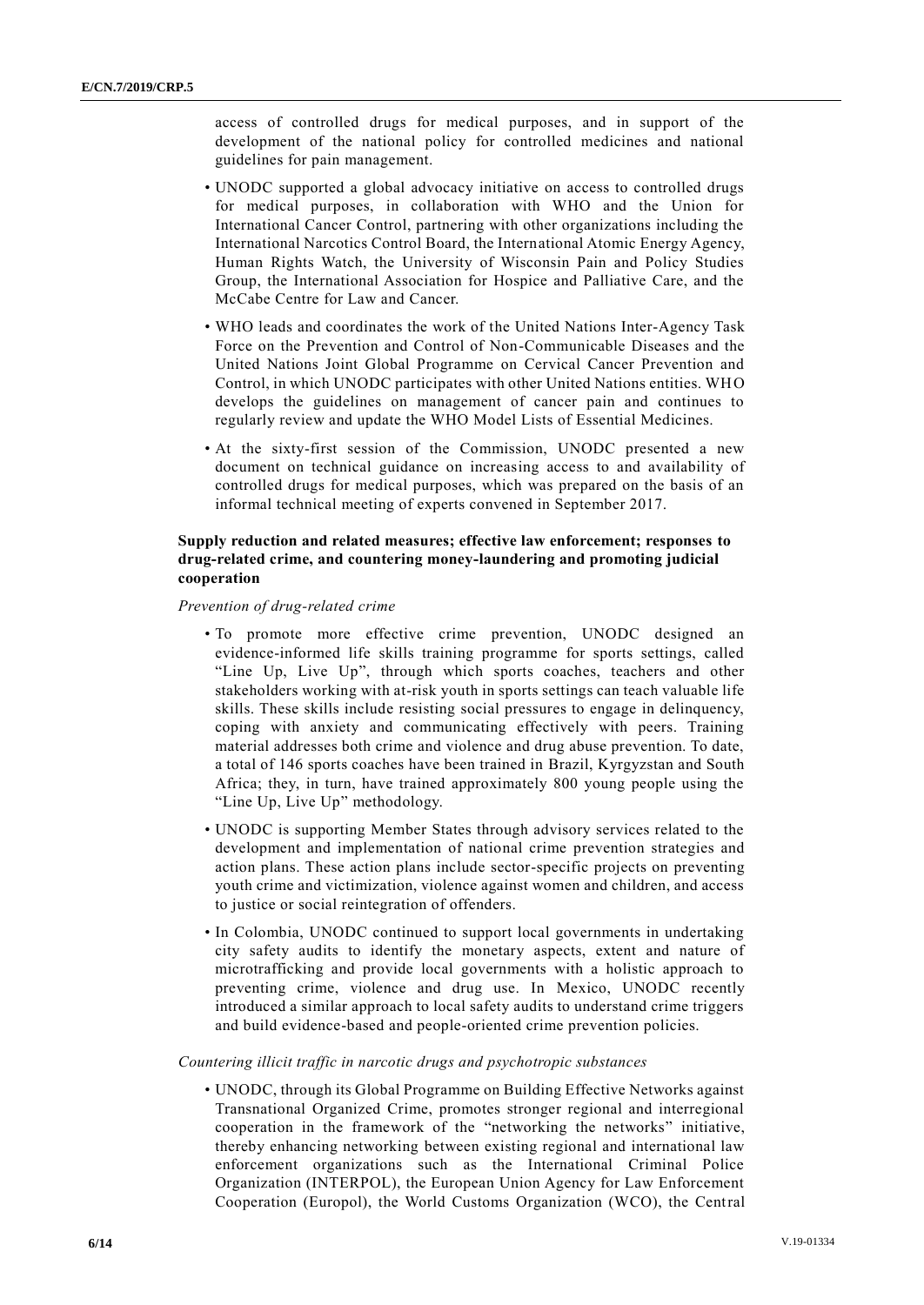Asian Regional Information and Coordination Centre, the Southeast European Law Enforcement Center, the Association of Southeast Asian Nations Chiefs of Police (ASEANAPOL), the Police Community of the Americas, the African Police Cooperation Organization, the Gulf Cooperation Council Criminal Information Center to Combat Drugs, and the Gulf Cooperation Council Police. This initiative promotes the exchange of criminal intelligence and the coordination of multilateral operations targeting all forms of drug-related organized crime and related illicit financial flows.

- Through the LE TrainNet (Law Enforcement Training Network) initiative of the Global Programme on Building Effective Networks against Transnational Organized Crime, UNODC promotes the development of a network of law enforcement training and educational institutions that is aimed at enhancing more systematized, sustainable and inclusive cooperation, thereby supporting the sharing of best practices, training materials and tools, methodologies and trainers.
- International cooperation in criminal matters for mutual legal assistance, extradition and confiscation of proceeds of crime remains a key area for technical assistance. UNODC continued to provide support to the Network of West African Central Authorities and Prosecutors against Organized Crime and to the Network of Prosecutors and Central Authorities from Source, Transit and Destination Countries in response to Transnational Organized Crime in Central Asia and the Southern Caucasus. In the Americas, the Network of Prosecutors against Organized Crime (REFCO), supported by UNODC and led by the Council of Central American Prosecutors' Offices, facilitated the exchange of good practices and operational information among prosecutors.
- Through the UNODC-WCO Container Control Programme, UNODC works with Member States to enhance border control measures through the establishment of port control units at seaports, dry ports and airports. Staff in the units are trained to profile and inspect cargo containers suspected of carrying illicit goods. To date, over 220 tons of cocaine, 5.1 tons of heroin, 68.4 tons of cannabis and 1,573 tons of precursors for drugs and explosives, have been seized by the more than 70 units that are currently operational in 49 Member States.
- UNODC also continued implementation of the UNODC-WCO Airport Communication Project to strengthen law enforcement capacities at international airports, as well as its Global Maritime Crime Programme, assisting States to strengthen their capacity to combat maritime crime, including the smuggling of illicit substances on the high seas.
- UNODC, in partnership with INTERPOL and Transparency International, continued the implementation of the joint programme entitled "Strengthening criminal investigation and criminal justice cooperation along the cocaine route in Latin America, the Caribbean and West Africa (2016–2020)". Technical assistance was provided to 12 countries in the regions covered by the programme. In 2017, an operation launched under the programme involving 13 countries resulted in the seizure of over 55 tons of drugs, the dismantling of 20 clandestine laboratories and over 350 arrests.
- Through its regional offices for South-East Asia and the Pacific, Central Asia and West and Central Africa, as well as its country offices, UNODC continued providing capacity-building and technical assistance, conducting trafficking threat assessments and support for judicial cooperation and mutual legal assistance.
- Together with the Department of Peacekeeping Operations, the Department of Political Affairs, the Danish Demining Group and the Group of Five for the Sahel, UNODC continued to contribute to the implementation of the United Nations integrated strategy for the Sahel.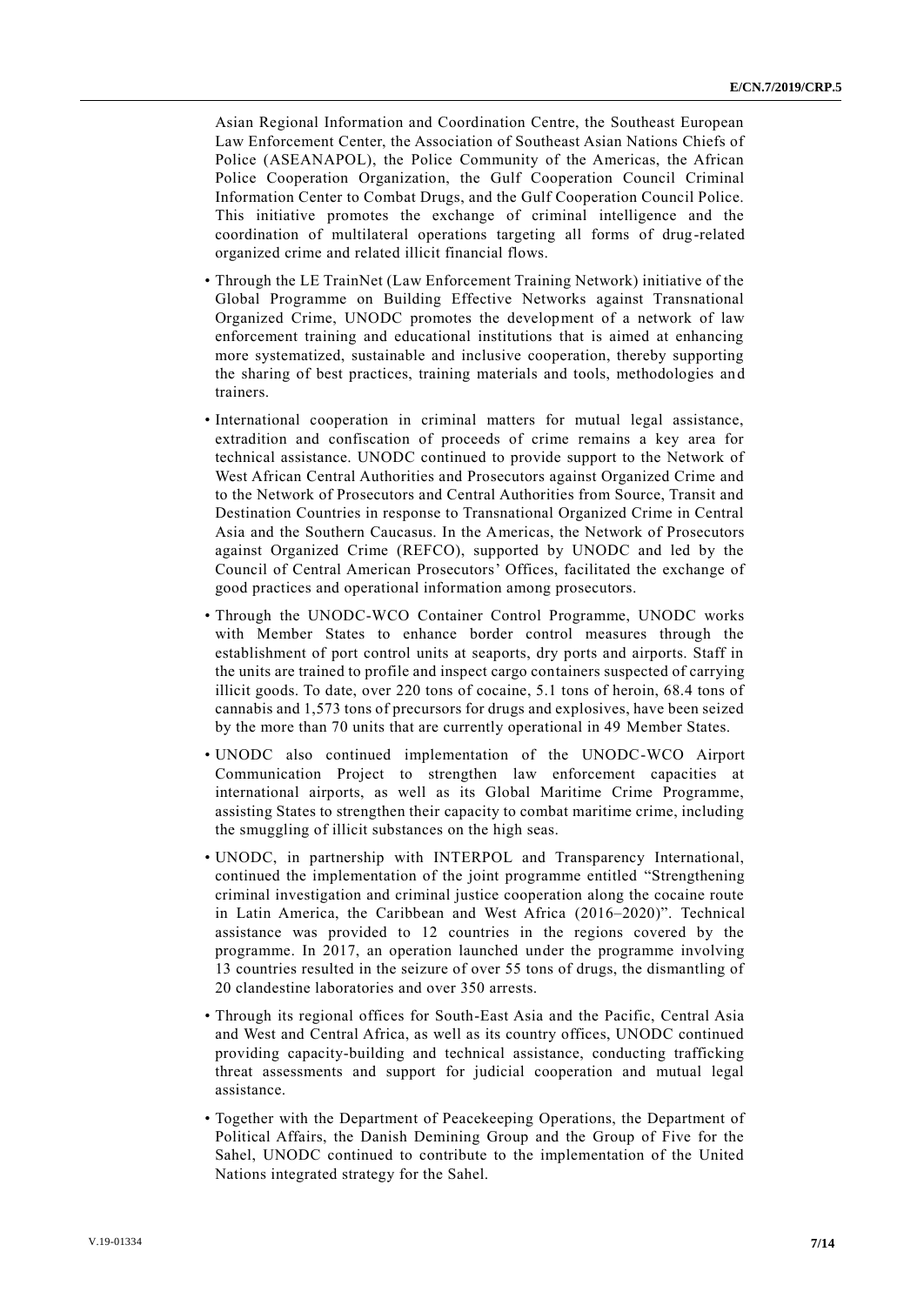- UNODC, together with the Department of Peacekeeping Operations, the United Nations Office for West Africa and the Sahel, the Department of Political Affairs and INTERPOL, supported, through the West Africa Coast Initiative, the implementation of the Economic Community of West African States (ECOWAS) Action Plan to Address Illicit Drug Trafficking, Organized Crime and Drug Abuse in West Africa (2016–2020).
- The United Nations Assistance Mission in Afghanistan continued to promote more coherent support to the Government of Afghanistan, including in the field of counter-narcotics. The United Nations Regional Centre for Preventive Diplomacy for Central Asia hosted the biannual mini-Dublin Group meetings on efforts to address illicit drugs in Ashgabat in June and December 2017.

#### *Addressing links with other forms of organized crime, including money-laundering, corruption and other criminal activities*

- UNODC promotes efforts to address safe havens and to identify and mitigate money-laundering risks linked to new technologies, as well as emerging money-laundering methods and techniques. Through its Global Programme against Money-Laundering, Proceeds of Crime and the Financing of Terrorism, UNODC provided technical assistance to 88 countries in nine subregions. Such assistance included tailor-made modular training, international conferences and substantive legal reviews. UNODC provided training for judicial authorities, financial intelligence units, law enforcement authorities and customs, immigration and border control agencies. The training covered the practical and operational aspects of countering money-laundering and the financing of terrorism, as well as the disruption of illicit financial flows. UNODC also continued to update and expand its Anti-Money-Laundering International Database, including its case law section.
- UNODC continued to provide support to the Asset Recovery Inter-Agency Network of the Financial Action Task Force of Latin America, the Asset Recovery Inter-Agency Network of Southern Africa, the Asset Recovery Inter-Agency Network for Asia and the Pacific, the Asset Recovery Inter-Agency Network for West Africa and the Asset Recovery Inter-Agency Network of the Caribbean. Support was provided for the entire investigation process, from the tracing of assets to freezing and seizure, management and forfeiture or confiscation, as well as the final disposal of the assets.
- UNODC also continued the implementation of its cryptocurrency investigation training course at the national and regional levels. In 2017, around 100 participants from more than 25 Member States were trained in person. The training course is a joint project under the Global Programme against Money-Laundering, Proceeds of Crime and the Financing of Terrorism and the Global Programme on Cybercrime and is focused on developing skills to enhance collaboration between investigators, to understand cryptocurrencies and to cooperate internationally on cryptocurrency cases. In addition, more than 9,000 people took the UNODC online course on cryptocurrencies.
- UNODC provided legislative advisory support on the drug control conventions to Peru. Furthermore, relevant and up-to-date laws from the legal library on drug control are being migrated into the Database of Legislation on Drug Control (part of the UNODC Drug Control Repository), with a view to bringing all relevant legislative resources pertinent to drug control into one database.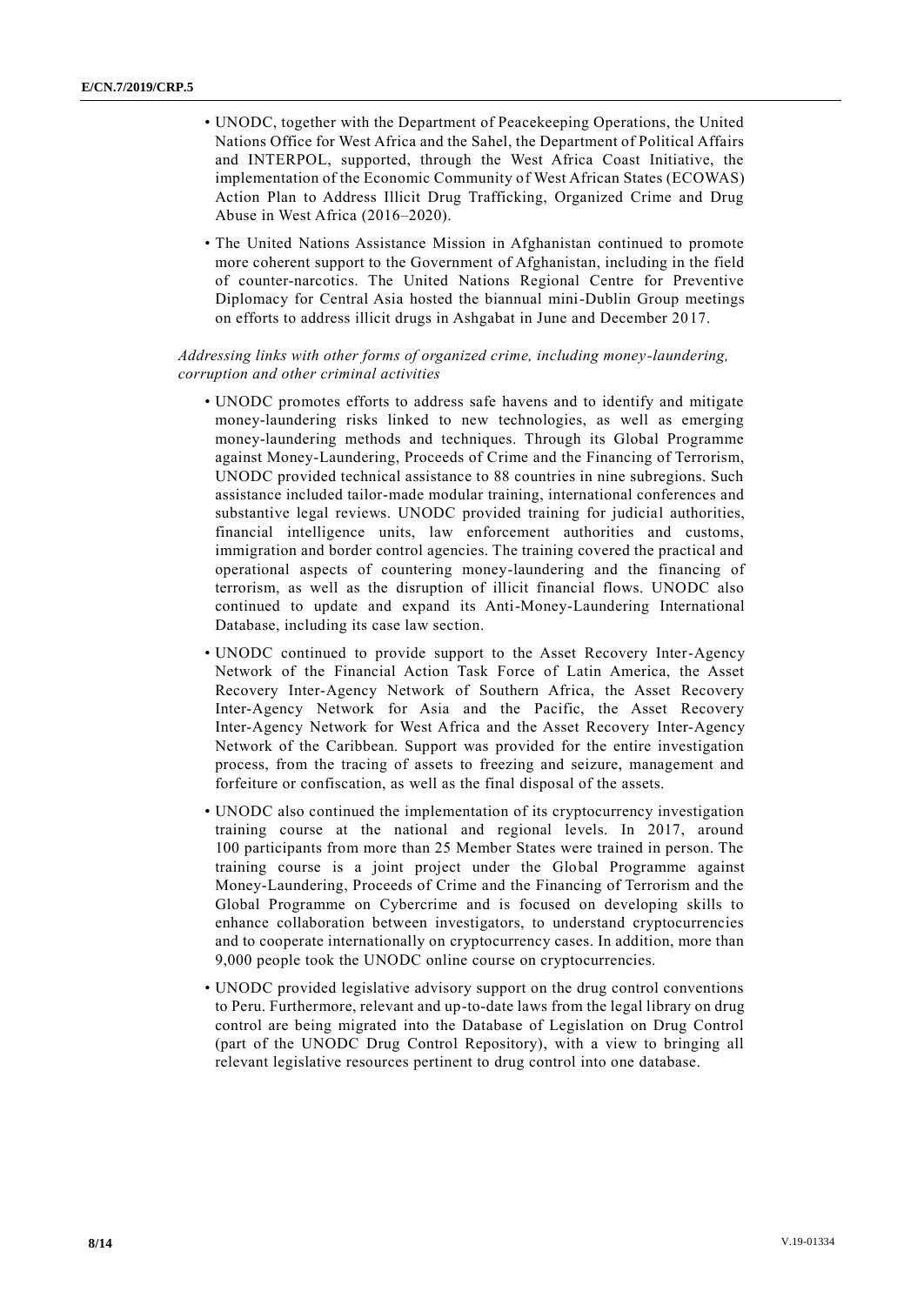#### **Cross-cutting issues: drugs and human rights, youth, children, women and communities**

*Drugs and human rights, youth, women, children, vulnerable members of society and communities*

- To promote gender-sensitive criminal justice responses, UNODC convened a subregional workshop on the implementation of the United Nations Rules for the Treatment of Women Prisoners and Non-custodial Measures for Women Offenders (the Bangkok Rules) in Panama in September 2017, which was attended by representatives of the prison systems in Costa Rica, El Salvador and Panama, and civil society organizations from Guatemala.
- In March 2018, during the sixty-second session of the Commission on the Status of Women, UNODC, UN-Women, OHCHR and UNDP launched A Practitioner's Toolkit on Women's Access to Justice Programming, which includes a focus on the gender dimension of the world drug problem and guidance to make justice systems and responses more gender-sensitive.
- In addition to the UNODC and WHO initiative on quality assurance for drug treatment, UNODC and WHO developed training materials for service providers on the treatment and care of women, including pregnant women, with drug use disorders and collaborated on the dissemination and implementation of the WHO Guidelines for Identification and Management of Substance Use and Substance Use Disorders in Pregnancy.
- UNODC, in partnership with other stakeholders, developed a training programme on addressing the specific needs of women who inject drugs. UNODC also developed the training module entitled "Gender mainstreaming monitoring and evaluation of HIV services for women who use drugs". UNODC provided over 250 government officials, civil society service providers, programme managers and other professionals in Egypt, Indonesia, Nepal, Thailand and Viet Nam with training on improving access for women who use drugs to HIV prevention, treatment and care.
- In March 2018, UN-Women coordinated a United Nations-wide social media campaign with the hashtag #betheforceforchange, raising awareness of the impact of discrimination against people living with HIV, people who use drugs, sex workers and lesbian, gay, bisexual, transgender, queer and intersex persons. In the United Republic of Tanzania, UN-Women is providing financial support for the development of a new gender operational plan for HIV/AIDS prevention.
- In Kyrgyzstan, UN-Women supported the creation of economic opportunities for vulnerable women that were targeted at, among others, women who are in remission from drug use or women living with HIV. In Viet Nam, UN-Women provided technical assistance to incorporate international standards and good practices on human rights and gender equality in national HIV-related laws and policies.
- In implementing the Global Programme on Violence against Children in the Field of Crime Prevention and Criminal Justice, UNODC continued to support Member States in the implementation of measures to ensure that children in contact with the juvenile justice system receive adequate treatment for substance abuse. With regard to prevention, UNODC continued its work on family-based prevention, which was found to be equally effective for both girls and boys.
- The UNODC Country Office for Colombia continued to provide support on restorative juvenile justice and prevention strategies for young people.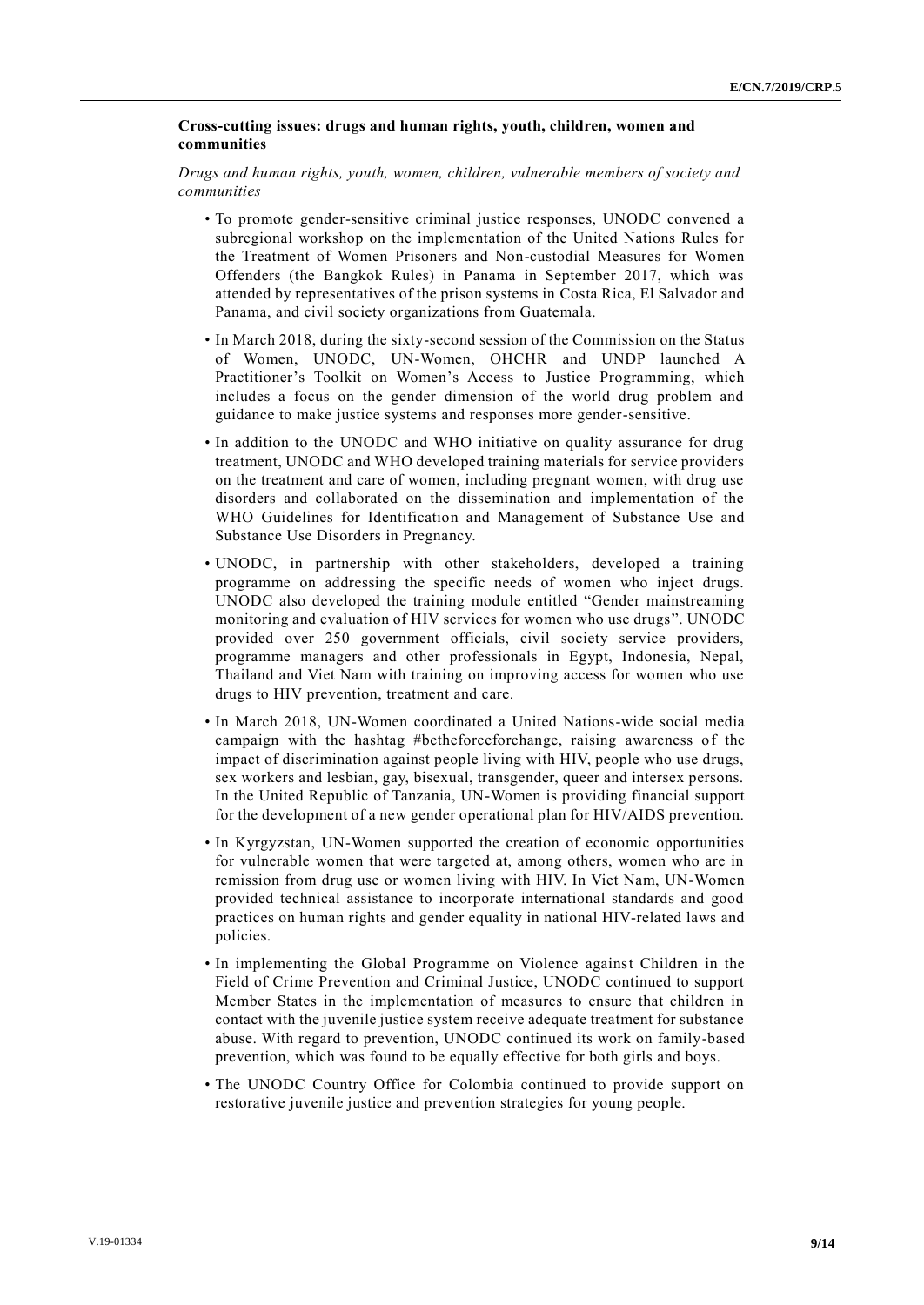*Proportionate and effective policies and responses, as well as legal guarantees and safeguards pertaining to criminal justice proceedings and the justice sector*

- UNODC and WHO prepared a joint publication entitled Treatment and Care for People with Drug Use Disorders in Contact with the Criminal Justice System: Alternatives to Conviction or Punishment. An advance version was launched on the margins of the sixty-first session of the Commission on Narcotic Drugs and the twenty-seventh session of the Commission on Crime Prevention and Criminal Justice, which allowed for a discussion on promising policies and initiatives relating to the provision of treatment for people with drug use disorders as an alternative to conviction or punishment at all stages of the criminal justice system.
- UNODC and UNDP jointly developed a publication entitled Global Study on Legal Aid: Global Report to provide an overview of the availability and accessibility of legal aid services worldwide. It contains information on, inter alia, meaningful access to legal aid for groups with specific needs, including people who use drugs and people who are living with HIV and other blood-borne diseases.
- UNODC developed a practical roadmap for the development of prison-based rehabilitation programmes to assist national prison administrations in the initiation and/or enhancement of prison-based rehabilitation programmes, with a particular focus on education, vocational training and work programmes for prisoners.
- In Colombia, UNODC, in partnership with OHCHR and the Ministry of Justice and Law, is carrying out joint activities focused on the inclusion of a human rights-based approach in national drug policy. Efforts are aimed at, inter alia, supporting analysis for and preparation of a methodological guide, strengthening the institutional capacities of national authorities, strengthening the capacities of communities and promoting the involvement of social actors.
- In February 2018, OHCHR organized, with the Government of Germany, an expert seminar on drug-related offences, criminal justice responses and the use of the death penalty in South-East Asia, exploring human rights challenges in addressing the world drug problem.
- In Tunisia, OHCHR provided technical advice to national authorities on reforming drug laws to adopt the principle of progressive sanctions for crimes of drug consumption, particularly for first-time offenders. In Cambodia, OHCHR monitored key trials, including drug-related cases, and produced internal monitoring reports to help identify gaps in human rights protection, particularly regarding the right to a fair trial.
- OHCHR was requested by the Human Rights Council, in its resolution 37/42, to prepare a report on the implementation of the joint commitment to effectively addressing and countering the world drug problem with regard to human rights, in consultation with States, UNODC and other United Nations agencies, civil society and other relevant stakeholders, for consideration by the Council at its thirty-ninth session. The report will subsequently be shared with the Commission on Narcotic Drugs, in preparation for the sixty-second session of the Commission, in 2019.
- Together with the International Centre on Human Rights and Drug Policy, UNDP, in consultation with other stakeholders, initiated the development of international guidelines on human rights and drug control, with a view to providing guidance to States and other stakeholders on the development and implementation of national drug control policies that are grounded in States' obligations under international human rights law.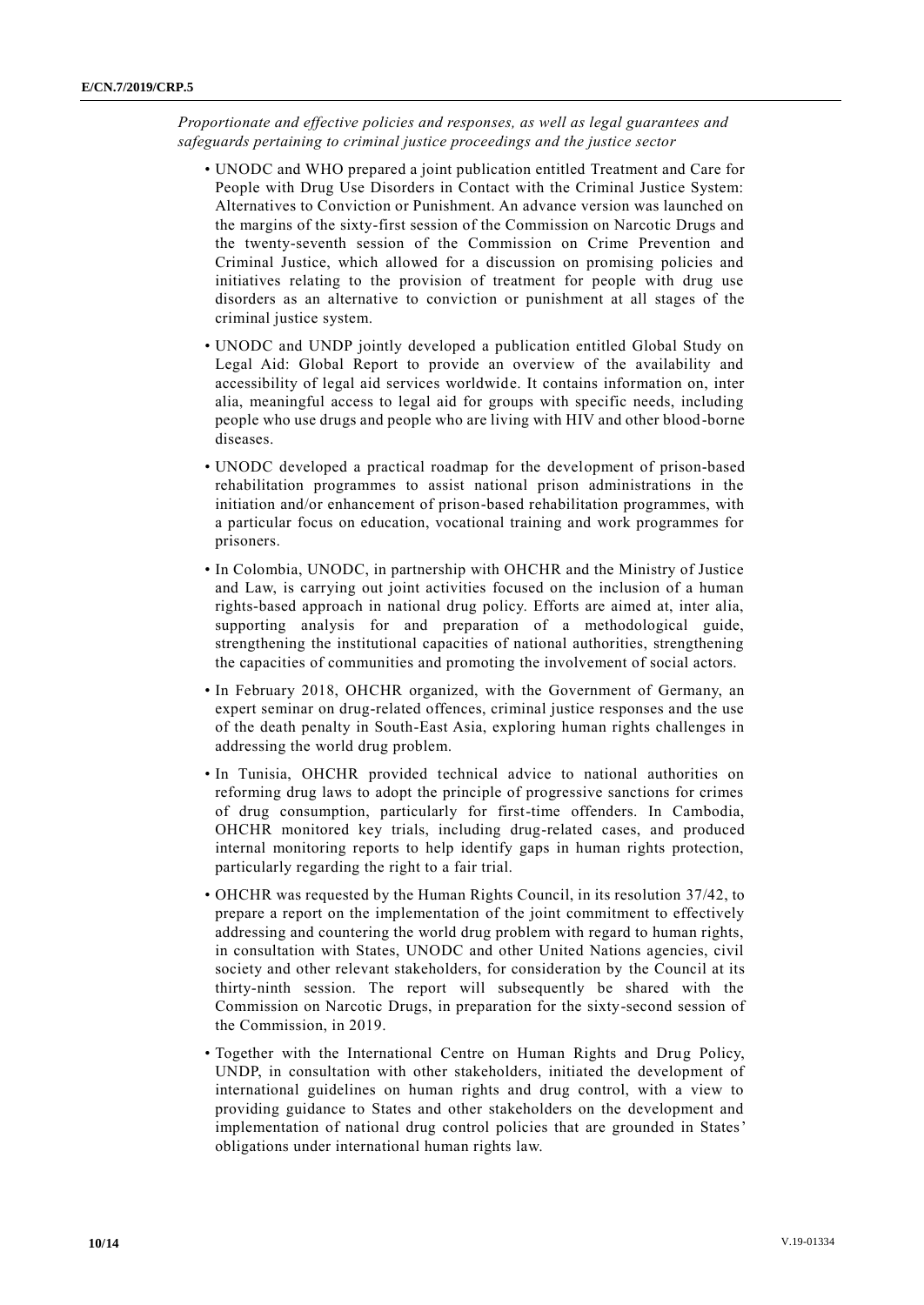**Cross-cutting issues in addressing and countering the world drug problem: evolving reality, trends and existing circumstances, emerging and persistent challenges and threats, including new psychoactive substances, in conformity with the three international drug control conventions and other relevant international instruments**

*Addressing new psychoactive substances, amphetamine-type stimulants, including methamphetamine, the diversion of precursors and pre-precursors and the non-medical use and misuse of pharmaceuticals containing narcotic drugs and psychotropic substances*

- The emergence of a large number of fentanyl analogues has been associated with a rising number of overdoses, including fatal overdoses, among opioid users. At the fourth UNODC-WHO expert consultation on new psychoactive substances, held in Vienna on 25 October 2017, the importance of national and regional early warning systems and the systematic collection of information on health harms for the prioritization and review of new psychoactive substances at the international level was emphasized. Information on the most harmful, prevalent and persistent new psychoactive substances was provided to WHO for the review of substances at the thirty-ninth meeting of the WHO Expert Committee on Drug Dependence.
- The global Synthetics Monitoring: Analyses, Reporting and Trends (SMART) programme continues to support existing research, collection and scientific analysis of data related to synthetic drugs, including amphetamine -type stimulants and new psychoactive substances. The UNODC early warning advisory on new psychoactive substances continues to provide the basis for effective evidence-based policy responses and collaboration with national, regional and international partners, including the European Monitoring Centre for Drugs and Drug Addiction (EMCDDA), WCO and WHO and its Expert Committee on Drug Dependence.
- Taking into consideration the operational recommendations of the outcome document of the thirtieth special session of the General Assembly, UNODC continued its efforts to enhance the capacity and effectiveness of national laboratories and promote collaboration for the detection and identification of drugs, including new psychoactive substances. Such efforts included the development of analytical methodologies to address laboratory challenges in the identification of newly scheduled drugs, such as fentanyl analogues in biological specimens; the use of respective UNODC reference standards; and assistance activities including the international collaborative exercises, a proficiency test for national laboratories in which 239 laboratories from 74 Member States participated. Scientific support was also provided by UNODC to law enforcement agencies to detect and identify new psychoactive substances and amphetamine-type stimulants in Central and South America, the Caribbean, Central Asia and South-East Asia.

#### *Evolving reality, trends and existing circumstances, emerging and persistent challenges and threats.*

- In the *World Drug Report 2018*, UNODC highlighted emerging and persistent trends in the world drug problem in terms of cultivation, production, trafficking, consumption and health consequences in different regions and globally. The 2018 edition has a focus on the extent of drug use among young people and older people, and also addresses specific issues related to women: both drug use among women and the role played by women in the drug supply chain.
- UNODC continued assisting Member States in the monitoring of illicit cultivation and production of drugs. In 2017, technical support was provided to Bolivia (Plurinational State of), Colombia and Peru for monitoring coca bush cultivation, to Afghanistan, Mexico and Myanmar for monitoring opium poppy cultivation, and to Nigeria for monitoring cannabis plant cultivation.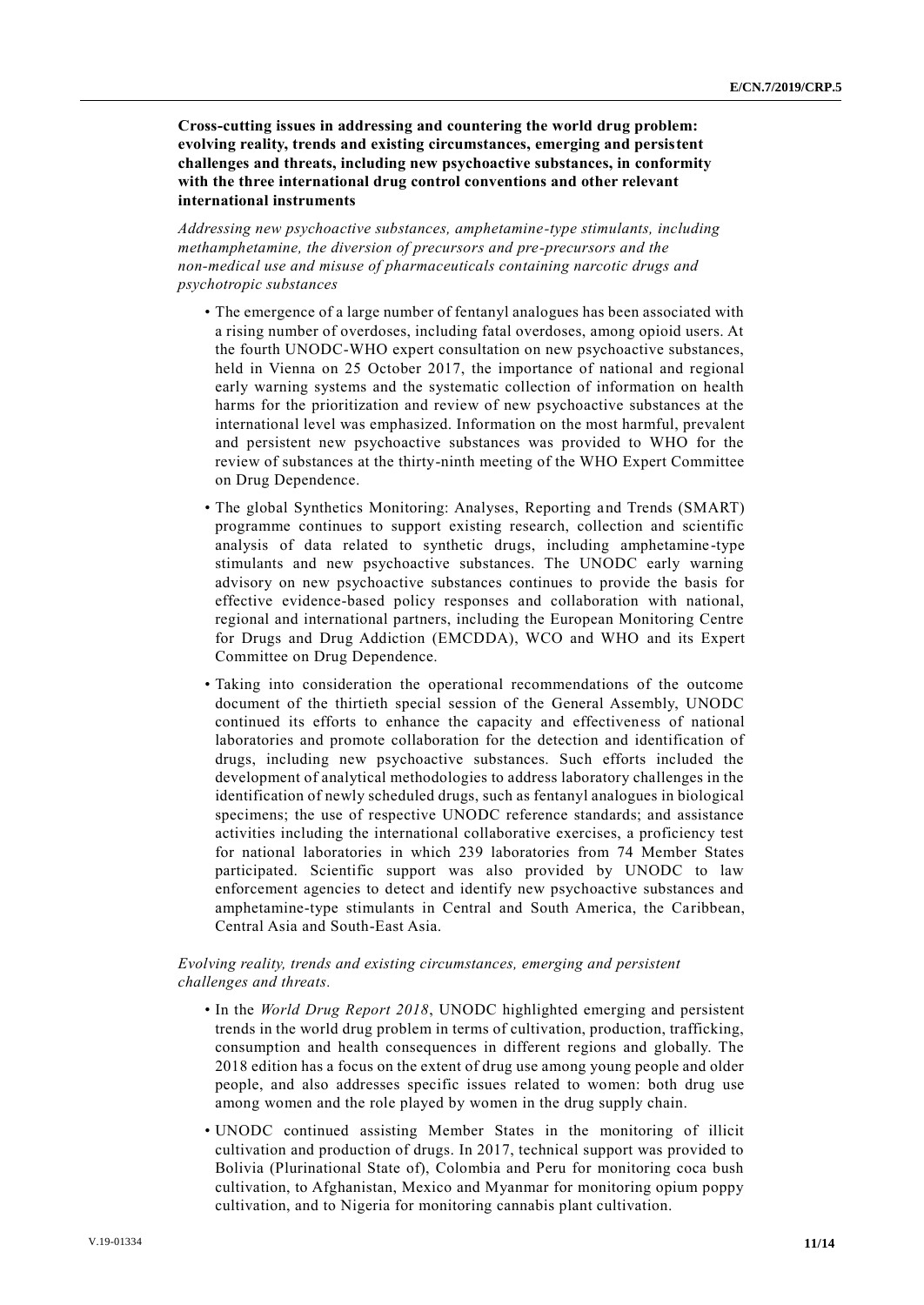- In the framework of the Afghan Opiates Trade Project, UNODC produced an assessment of the trafficking of Afghan opiates along the northern route, which runs through Central Asia to the Russian Federation.
- UNODC also provided support in the design and implementation of drug use surveys among the general population in Myanmar, Nigeria and Pakistan, and among young people in Afghanistan and neighbouring countries.
- UNODC, in collaboration with WHO, with the involvement of many partners, including UNAIDS, EMCDDA, the African Union and OAS, continued to collaborate within the Inter-Agency Technical Working Group on Drug Epidemiology to review international data collection and standards in drug epidemiology and to develop common standards and synergies, including those for the monitoring of target 3.5 of the Sustainable Development Goals.
- As requested by the Commission on Narcotic Drugs in its resolution 60/1, UNODC conducted a consultation among Member States and other stakeholders on how to strengthen existing data-collection and analysis tools at the national level, and on possibilities to strengthen and streamline its existing data-collection and analysis tools, including improving the quality and effectiveness of the annual report questionnaire. In parallel, a technical assessment on availability, quality, relevance and use of data and other information collected annually through the questionnaire was conducted. Expert consultations were held in early 2018 to identify concrete ways to strengthen national and international data-collection tools. UNODC encourages continued reflection on possibilities for strengthening and streamlining existing data-collection and analysis tools, including ways to improve and strengthen the quality, response rate and effectiveness of the annual report questionnaire.

#### **Strengthening international cooperation based on the principle of common and shared responsibility**

- In the outcome document of the thirtieth special session of the General Assembly, Member States highlighted the need to strengthen specializ ed, targeted, effective and sustainable technical assistance, including, where appropriate, adequate financial assistance, training, capacity-building, equipment and technological know-how, to requesting countries, including transit countries, through and in cooperation with UNODC, as well as with WHO and other relevant United Nations entities and international and regional organizations, within their respective mandates, to assist Member States to effectively address the health, socioeconomic, human rights, justice and law enforcement aspects of the world drug problem.
- UNODC has developed a workshop to support Member States with the practical implementation of the recommendations contained in the outcome document of the thirtieth special session of the General Assembly, which are also placed in the broader framework of the 2030 Agenda for Sustainable Development. The workshop is aimed at raising awareness of the provisions contained in the outcome document, supporting the identification of technical assistance needs and facilitating self-assessment of the progress made in national implementation. The workshops also encourage the sharing of national good practices and lessons learned, including through the good practices portal. During the period May 2017 to December 2018, workshops were held in Bolivia (Plurinational State of), Pakistan, Trinidad and Tobago and Fiji.
- In contributing to the implementation of the 2030 Agenda, the Commission on Narcotic Drugs submitted its annual substantive contribution which, for 2018, was on the theme "Transformation towards sustainable and resilient societies". In this regard, the Commission also strengthened its cooperation with other functional commissions of the Economic and Social Council, including the Commission on Crime Prevention and Criminal Justice, the Commission on the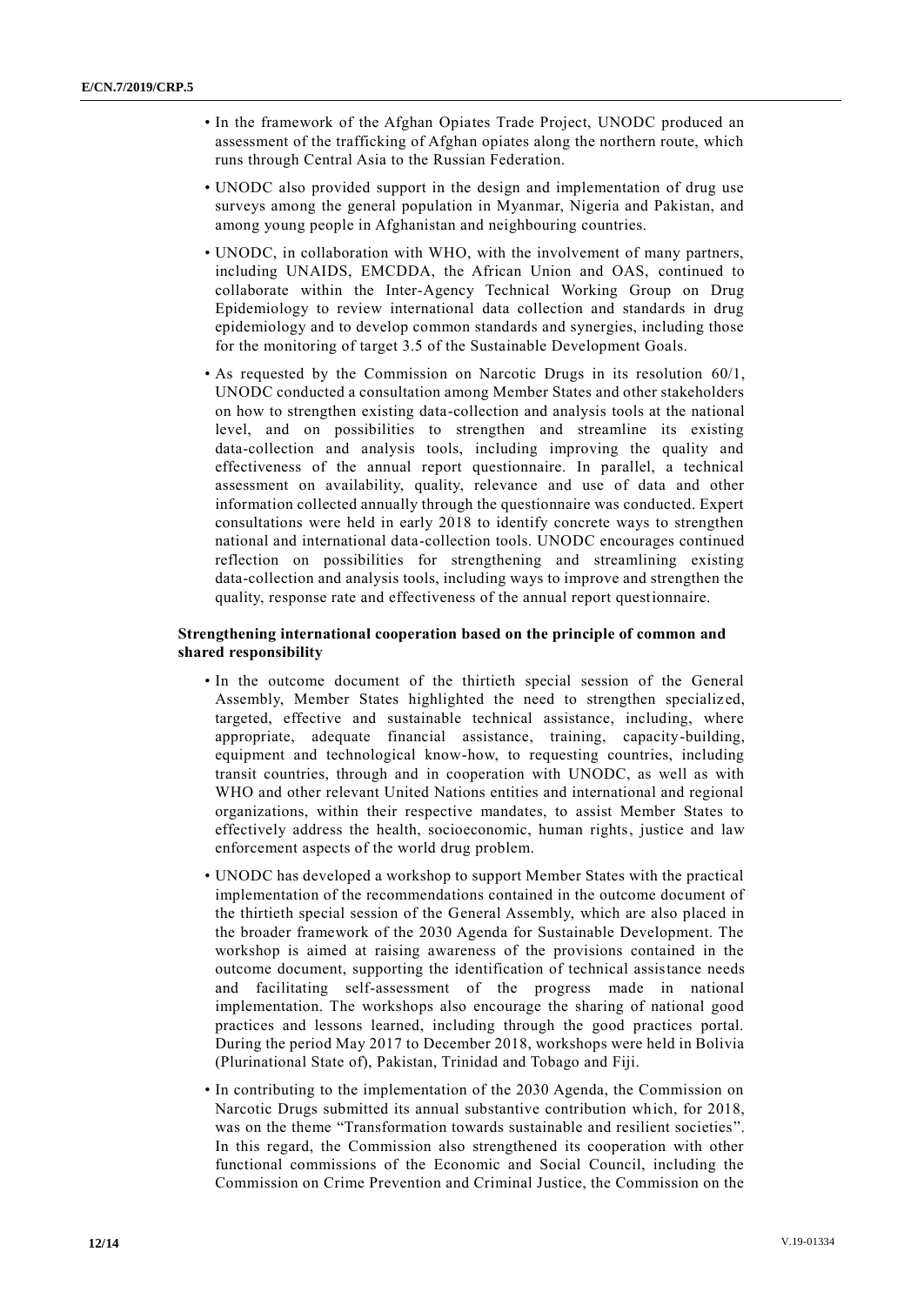Status of Women, the Statistical Commission and the Commission on Social Development.

#### **Alternative development; regional, interregional and international cooperation on development-oriented balanced drug control policy; addressing socioeconomic issues**

#### *Socioeconomic issues and alternative development*

- Socioeconomic factors such as a lack of governance, security and rule of law and high rates of poverty and marginalization may drive illicit cultivation and represent manifestations of poor levels of development.
- UNODC is focusing research on the links between illicit cultivation and sustainable development, peace and stability, using relevant human development indicators, criteria related to environmental sustainability and other measurements, in line with the Sustainable Development Goals.
- By disaggregating a range of socioeconomic data by opium poppy cultivation status and region, UNODC identified differences between opium-poppycultivating villages and non‐opium-poppy-cultivating villages in Afghanistan and Myanmar. That "development gap" underscores that the availability of infrastructure and services were important determinants of opium cultivation and that other factors, such as income inequality, food insecurity, weak governance and insecurity, were both causes and consequences of illicit cultivation.
- UNODC is conducting baseline surveys of alternative development projects that it and UNDP are implementing in Afghanistan. Special attention is given to the situation of women in areas where there is illicit crop cultivation and UNODC has – for the first time – targeted male and female household members equally in the baseline surveys. Further improving gender equality at the field level would require more UNODC alternative development programmes targeted to the needs of women.
- To ensure the sustainability of economic alternatives to illicit crop cultivation, UNODC promotes progress in the provision and development of necessary infrastructure to facilitate market access for alternative development products.

#### *Technical and financial cooperation for comprehensive and balanced development-oriented drug policies and viable economic alternatives*

- The Office's alternative development interventions are aimed at providing sustainable licit livelihoods to communities that cultivate illicit drug crops and to target communities that have stopped illicit cultivation or are vulnerable to starting illicit cultivation in the future.
- UNODC continued to work closely with Member States to implement the United Nations Guiding Principles on Alternative Development and related operational recommendations of the thirtieth special session of the General Assembly. An expert group meeting (EGM) on Alternative Development was held in July 2018 in Vienna. The EGM was co-hosted by the United Nations Office on Drugs and Crime, the Government of Thailand, the Government of Germany, the Government of Peru, and the Mae Fah Luang Foundation under Royal Patronage, bringing together 116 participants, comprising of representatives from 32 Member States, representatives from regional and international organizations, civil society, academia and affected communities. Decreasing financial support has resulted in challenges for the sustainability of UNODC alternative development programmes in Bolivia (Plurinational State of), the Lao People's Democratic Republic, Myanmar and Peru. Successful projects, such as the coffee cooperative programme in Shan State, Myanmar, which has recently come to an agreement with the Malongo Coffee Company to supply